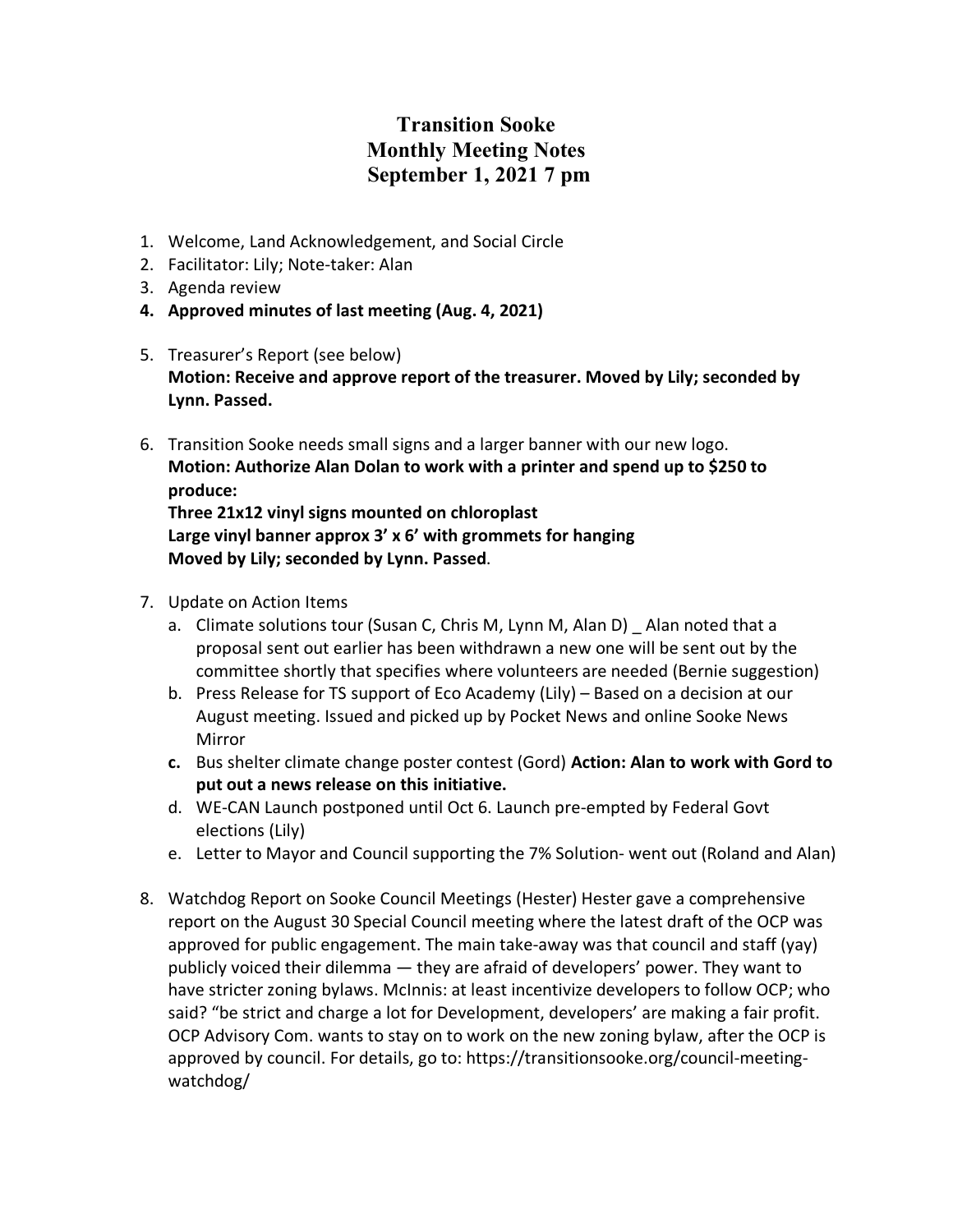- 9. Team Reports:
	- a. OCP and Climate Action Team (Alan D, Susan C) Alan noted that in conversations with DoS, he learned that the engagement process on the OCP will begin Sept 18 at the Celebrate Sooke event and end in mid-October. There will be a variety of different ways to submit input on the OCP including possibly face-to-face events. The OCP and Climate Team will continue to review the latest draft OCP. This may be an important time to address Sooke Council and weigh in on issues around the OCP of interest to us — growth, development, greenhouse gases, retrofits and more. Alan's proposal to make a presentation to council on September 20. Susan suggested continue with weighing in on the engagement and letters to the SNM. Addressing council is a waste of time. They do not want to interfere with Dialog, that's why they have staff and committees working with them. Our work is with staff and committees and so far, it's been working to influence the council, who have come to the horrifying precipice of "pissing off" the developers. Maja has said she wants to get province onboard. Lily suggested we should all read the draft OCP, come back with 3 concerns with the draft, and write letters
	- b. Local Economy Team (Jo) Local Economy Team submitted answers to Sooke's economic development survey.
	- c. Water Group (Lynn) Lynn and Chris have done some research, reaching out and nudging. Mike Hicks has asked the JdF to commission a new water study as the last one was in 2003-04 and there has been quite a bit of development since then. Development in areas without piped water is dependent on "proving water" — drilling a well that demonstrates it has the flow to support a household. Some of the areas have very fragile (seasonal or low flow) water supplies so new development could adversely impact people already in the area. Water generally comes from deep or shallow wells or licensed water (license to draw water from streams, etc.). Rainwater harvesting for watering gardens and/or potable water is growing in the area.

OPSRRA is putting out a new well survey for people and will collate the responses. Lynn and Chris are also reaching out and plan to meet in September with people from Langford and Metchosin with the same concerns over the aquifer that reaches from Metchosin to Port Renfrew. We are researching old JdF and JdF LUC minutes and addendum to references to water.

- 10. District of Sooke Committees
	- a. Climate Action (Bernie is chair) CAC trying to reconcile the fact that there are 1,200 dwellings approved for construction in Sooke and that blows the lid off the 7% solution.
	- b. OCP Advisory (Susan C attended) Susan reported that the committee wasn't too happy with the draft OCP and didn't think it was ready for council to green light. However, in the interest of Dialog's timeline and money, the committee agreed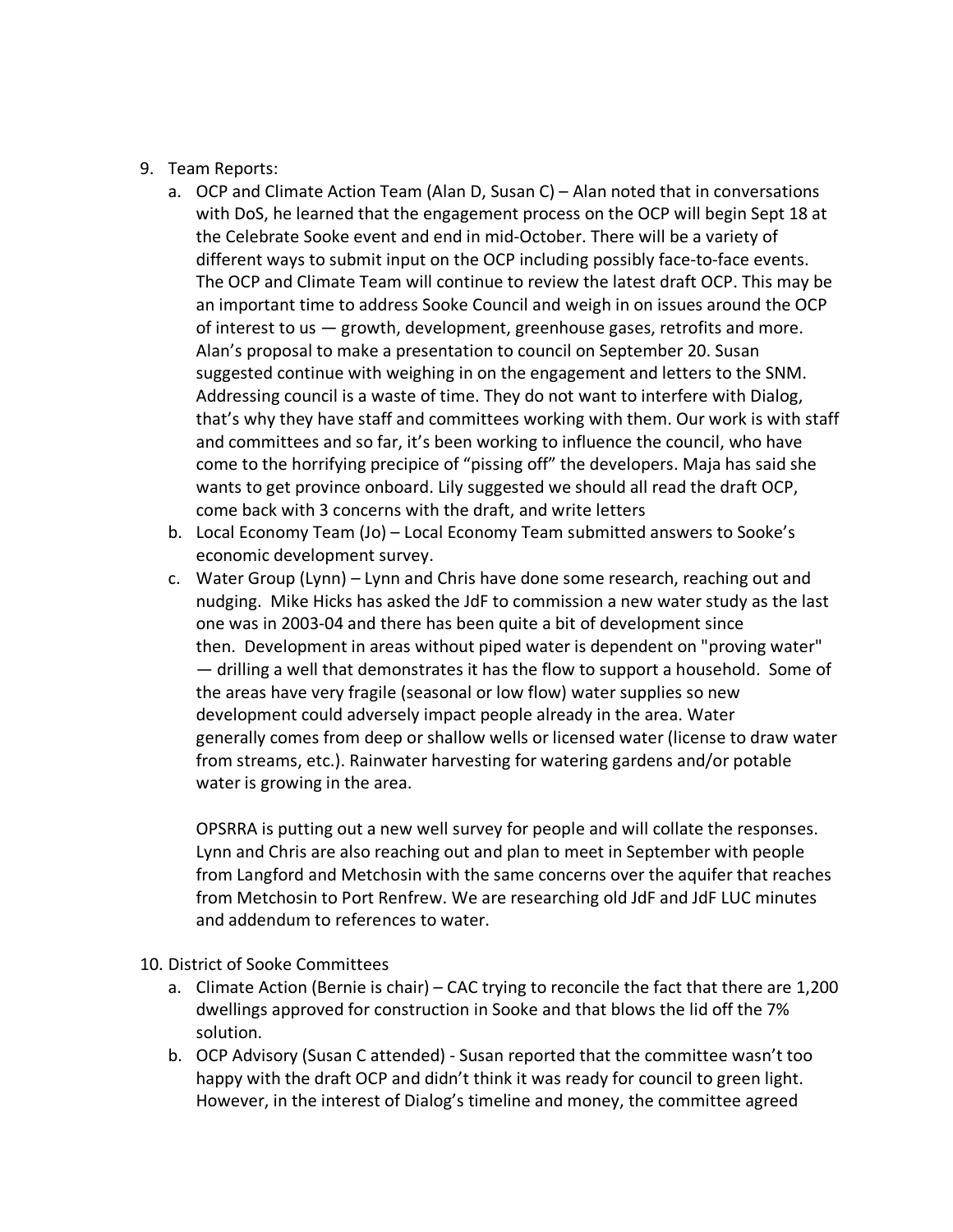(with one abstention) to recommend Dialog go ahead with the engagement phase but include the OCPAC in developing the engagement. Helen Ritts, the new chair, would present an alternate brief of concerns along with the recommendation.

- c. Land Use and Development Ctte did not meet in August
- d. Economic Development Ctte did not meet in August
- 11. Volunteers needed for TS Table
	- a. Celebrate Sooke Day Sept. 18 (Gord booked table, no cost)
	- b. Sooke Region Food Chi's Apple Festival Sept. 26 (Alan) **Motion: Transition Sooke to reimburse Alan Dolan for cost of booking a table at the Apple Fest (\$15) Moved by Lynn; seconded by Chris. Passed**.
- 12. 100 Debates Alan noted an upcoming online, all-candidates meeting on environment, health and climate on September 8 (To register: 100debates.ca; For info: 100debatesmetchosin@gmail.com)
- 13. Rally on Saturday Sept 4, 12 1 Lions in the Park Everyone is encouraged to download or pick up the form, fill it out and return it to DoS office.
- 14. Next Meeting: Oct. 6, 2021. 7 pm. Facilitator: Alan

### TRANSITION SOOKE TREASURER'S REPORT Wednesday Sept 1, 2021

#### **Current Account Balances**:

#### **Accounts**

| <b>Account Name</b>            | <b>Balance</b> |
|--------------------------------|----------------|
| Coast Community Chequing (100) | \$3,913.78     |
| SMBI (101)                     |                |
| Zero Waste Sooke (102)         | \$1,197.54     |
| Special Events (103)           |                |

#### **INCOME in August:** \$0

# **EXPENSES from Aug. 4 (date of previous meeting) to Sept.1: Coast Community Account #100**

Sept. 1 monthly automatic transfer to Britt Santowski For Sooke Pocket News  $\sim$  20.000  $\sim$  20.000  $\sim$  20.000  $\sim$  20.000  $\sim$  20.000  $\sim$  20.000  $\sim$  20.000  $\sim$  20.000  $\sim$  20.000  $\sim$  20.000  $\sim$  20.000  $\sim$  20.000  $\sim$  20.000  $\sim$  20.000  $\sim$  20.000  $\sim$  20.000  $\sim$  20.

#### **ACCOUNTS PAYABLE:**

Grant to EMCS ECO Academy as per decision made at